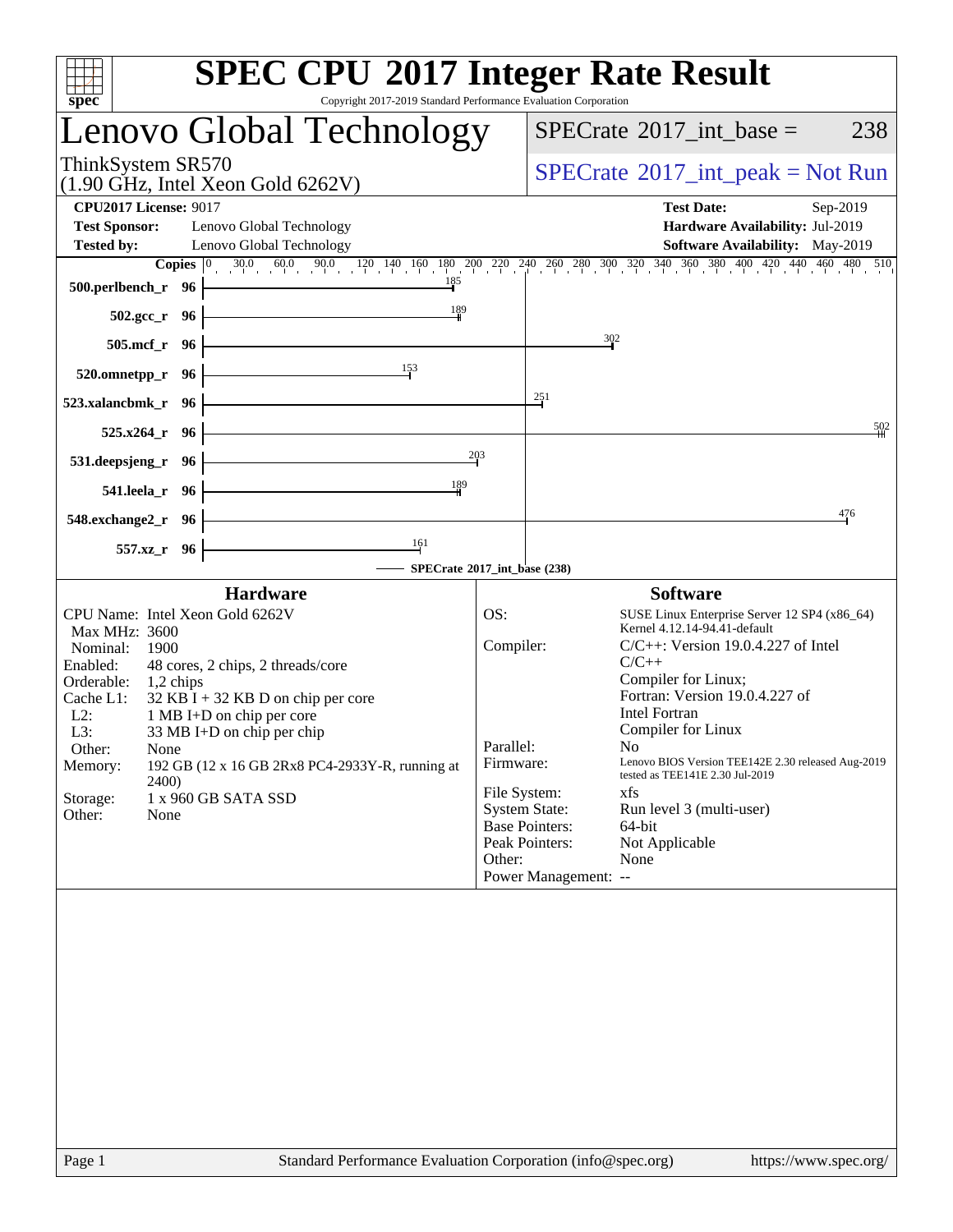

#### **[SPEC CPU](http://www.spec.org/auto/cpu2017/Docs/result-fields.html#SPECCPU2017IntegerRateResult)[2017 Integer Rate Result](http://www.spec.org/auto/cpu2017/Docs/result-fields.html#SPECCPU2017IntegerRateResult)** Copyright 2017-2019 Standard Performance Evaluation Corporation

## Lenovo Global Technology

### [SPECrate](http://www.spec.org/auto/cpu2017/Docs/result-fields.html#SPECrate2017intbase)<sup>®</sup>2017 int base = 238

(1.90 GHz, Intel Xeon Gold 6262V)

ThinkSystem SR570<br>  $\begin{array}{c}\n\text{SPECTR}_{12} \text{I} & \text{SPECTR}_{201} \\
\text{SPECTR}_{31} & \text{SPECTR}_{321}\n\end{array}$ 

**[Test Sponsor:](http://www.spec.org/auto/cpu2017/Docs/result-fields.html#TestSponsor)** Lenovo Global Technology **[Hardware Availability:](http://www.spec.org/auto/cpu2017/Docs/result-fields.html#HardwareAvailability)** Jul-2019

**[CPU2017 License:](http://www.spec.org/auto/cpu2017/Docs/result-fields.html#CPU2017License)** 9017 **[Test Date:](http://www.spec.org/auto/cpu2017/Docs/result-fields.html#TestDate)** Sep-2019 **[Tested by:](http://www.spec.org/auto/cpu2017/Docs/result-fields.html#Testedby)** Lenovo Global Technology **[Software Availability:](http://www.spec.org/auto/cpu2017/Docs/result-fields.html#SoftwareAvailability)** May-2019

#### **[Results Table](http://www.spec.org/auto/cpu2017/Docs/result-fields.html#ResultsTable)**

|                                                       | <b>Base</b>   |                |            |                |       | <b>Peak</b>    |            |               |                |       |                |              |                |              |
|-------------------------------------------------------|---------------|----------------|------------|----------------|-------|----------------|------------|---------------|----------------|-------|----------------|--------------|----------------|--------------|
| <b>Benchmark</b>                                      | <b>Copies</b> | <b>Seconds</b> | Ratio      | <b>Seconds</b> | Ratio | <b>Seconds</b> | Ratio      | <b>Copies</b> | <b>Seconds</b> | Ratio | <b>Seconds</b> | <b>Ratio</b> | <b>Seconds</b> | <b>Ratio</b> |
| 500.perlbench_r                                       | 96            | 823            | 186        | 831            | 184   | 826            | <b>185</b> |               |                |       |                |              |                |              |
| $502.\text{gcc}_r$                                    | 96            | 719            | 189        | 714            | 190   | 721            | 189        |               |                |       |                |              |                |              |
| $505$ .mcf r                                          | 96            | 513            | 302        | 514            | 302   | 512            | 303        |               |                |       |                |              |                |              |
| 520.omnetpp_r                                         | 96            | 824            | 153        | 825            | 153   | 826            | 153        |               |                |       |                |              |                |              |
| 523.xalancbmk_r                                       | 96            | 405            | 251        | 404            | 251   | 405            | 250        |               |                |       |                |              |                |              |
| 525.x264 r                                            | 96            | 334            | 504        | 335            | 502   | 337            | 499        |               |                |       |                |              |                |              |
| 531.deepsjeng_r                                       | 96            | 544            | 202        | 543            | 203   | 543            | 203        |               |                |       |                |              |                |              |
| 541.leela r                                           | 96            | 840            | <u>189</u> | 846            | 188   | 837            | 190        |               |                |       |                |              |                |              |
| 548.exchange2_r                                       | 96            | 528            | 476        | 528            | 476   | 528            | 476        |               |                |       |                |              |                |              |
| 557.xz                                                | 96            | 645            | 161        | 646            | 160   | 646            | <b>161</b> |               |                |       |                |              |                |              |
| $SPECrate^{\circ}2017$ int base =<br>238              |               |                |            |                |       |                |            |               |                |       |                |              |                |              |
| $SPECrate^{\circ}2017\_int\_peak =$<br><b>Not Run</b> |               |                |            |                |       |                |            |               |                |       |                |              |                |              |

Results appear in the [order in which they were run](http://www.spec.org/auto/cpu2017/Docs/result-fields.html#RunOrder). Bold underlined text [indicates a median measurement](http://www.spec.org/auto/cpu2017/Docs/result-fields.html#Median).

#### **[Submit Notes](http://www.spec.org/auto/cpu2017/Docs/result-fields.html#SubmitNotes)**

 The numactl mechanism was used to bind copies to processors. The config file option 'submit' was used to generate numactl commands to bind each copy to a specific processor. For details, please see the config file.

### **[Operating System Notes](http://www.spec.org/auto/cpu2017/Docs/result-fields.html#OperatingSystemNotes)**

Stack size set to unlimited using "ulimit -s unlimited"

#### **[General Notes](http://www.spec.org/auto/cpu2017/Docs/result-fields.html#GeneralNotes)**

Environment variables set by runcpu before the start of the run: LD\_LIBRARY\_PATH = "/home/cpu2017-1.0.5-ic19.0u4/lib/intel64"

 Binaries compiled on a system with 1x Intel Core i9-799X CPU + 32GB RAM memory using Redhat Enterprise Linux 7.5 Transparent Huge Pages enabled by default Prior to runcpu invocation Filesystem page cache synced and cleared with: sync; echo 3> /proc/sys/vm/drop\_caches runcpu command invoked through numactl i.e.: numactl --interleave=all runcpu <etc> NA: The test sponsor attests, as of date of publication, that CVE-2017-5754 (Meltdown) is mitigated in the system as tested and documented. Yes: The test sponsor attests, as of date of publication, that CVE-2017-5753 (Spectre variant 1) is mitigated in the system as tested and documented. Yes: The test sponsor attests, as of date of publication, that CVE-2017-5715 (Spectre variant 2)

**(Continued on next page)**

| Page 2 | Standard Performance Evaluation Corporation (info@spec.org) | https://www.spec.org/ |
|--------|-------------------------------------------------------------|-----------------------|
|--------|-------------------------------------------------------------|-----------------------|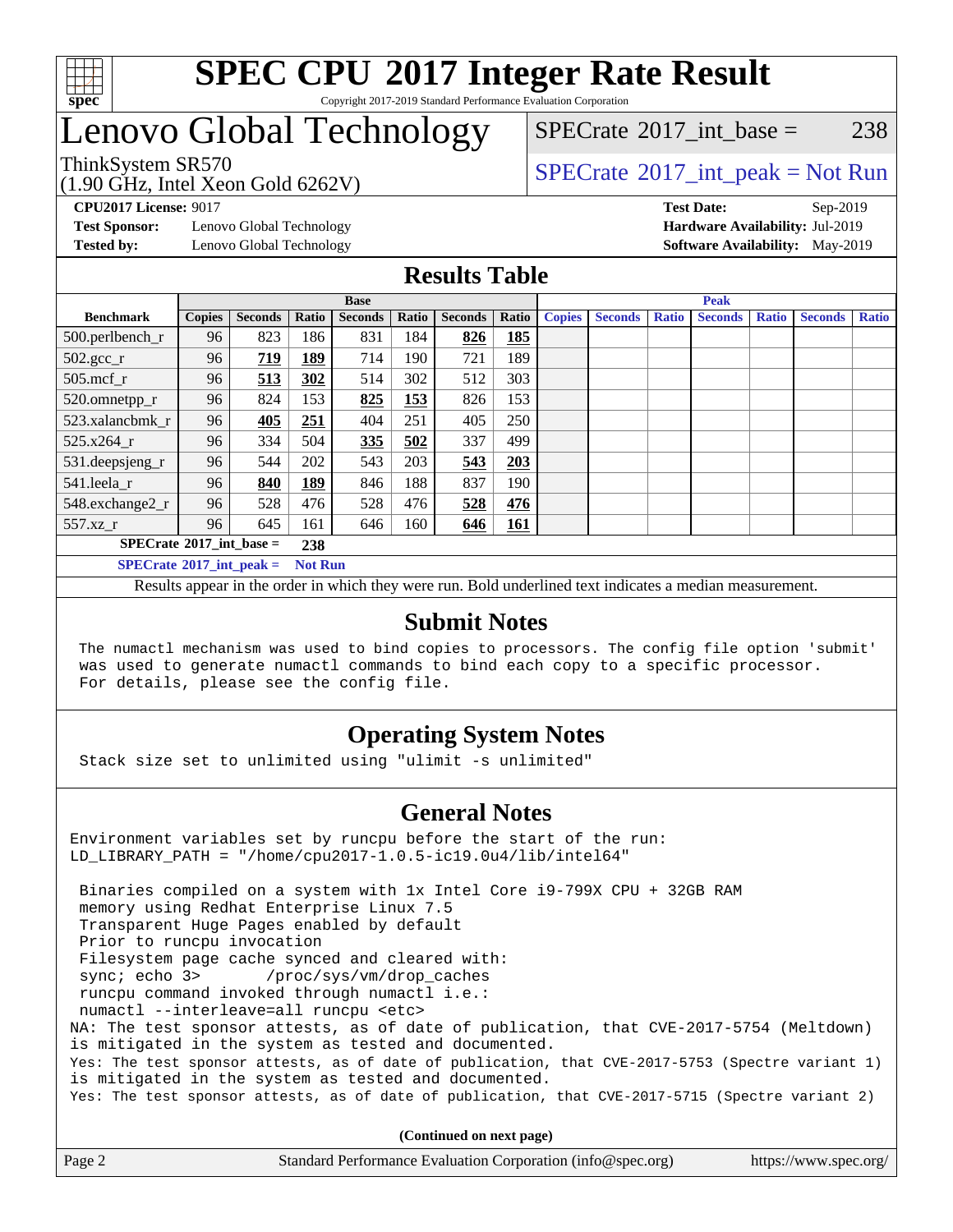

Copyright 2017-2019 Standard Performance Evaluation Corporation

### Lenovo Global Technology

[SPECrate](http://www.spec.org/auto/cpu2017/Docs/result-fields.html#SPECrate2017intbase)<sup>®</sup>2017 int base = 238

(1.90 GHz, Intel Xeon Gold 6262V)

ThinkSystem SR570<br>  $SPECTR_{100}$  [SPECrate](http://www.spec.org/auto/cpu2017/Docs/result-fields.html#SPECrate2017intpeak)®[2017\\_int\\_peak = N](http://www.spec.org/auto/cpu2017/Docs/result-fields.html#SPECrate2017intpeak)ot Run

**[Test Sponsor:](http://www.spec.org/auto/cpu2017/Docs/result-fields.html#TestSponsor)** Lenovo Global Technology **[Hardware Availability:](http://www.spec.org/auto/cpu2017/Docs/result-fields.html#HardwareAvailability)** Jul-2019 **[Tested by:](http://www.spec.org/auto/cpu2017/Docs/result-fields.html#Testedby)** Lenovo Global Technology **[Software Availability:](http://www.spec.org/auto/cpu2017/Docs/result-fields.html#SoftwareAvailability)** May-2019

**[CPU2017 License:](http://www.spec.org/auto/cpu2017/Docs/result-fields.html#CPU2017License)** 9017 **[Test Date:](http://www.spec.org/auto/cpu2017/Docs/result-fields.html#TestDate)** Sep-2019

#### **[General Notes \(Continued\)](http://www.spec.org/auto/cpu2017/Docs/result-fields.html#GeneralNotes)**

is mitigated in the system as tested and documented. Yes: The test sponsor attests, as of date of publication, that CVE-2018-3640 (Spectre variant 3a) is mitigated in the system as tested and documented. Yes: The test sponsor attests, as of date of publication, that CVE-2018-3639 (Spectre variant 4) is mitigated in the system as tested and documented.

#### **[Platform Notes](http://www.spec.org/auto/cpu2017/Docs/result-fields.html#PlatformNotes)**

Page 3 Standard Performance Evaluation Corporation [\(info@spec.org\)](mailto:info@spec.org) <https://www.spec.org/> BIOS configuration: Choose Operating Mode set to Maximum Performance Choose Operating Mode set to Custom Mode MONITOR/MWAIT set to Enable SNC set to Enable Sysinfo program /home/cpu2017-1.0.5-ic19.0u4/bin/sysinfo Rev: r5974 of 2018-05-19 9bcde8f2999c33d61f64985e45859ea9 running on linux-dl3d Fri Sep 6 15:21:01 2019 SUT (System Under Test) info as seen by some common utilities. For more information on this section, see <https://www.spec.org/cpu2017/Docs/config.html#sysinfo> From /proc/cpuinfo model name : Intel(R) Xeon(R) Gold 6262V CPU @ 1.90GHz 2 "physical id"s (chips) 96 "processors" cores, siblings (Caution: counting these is hw and system dependent. The following excerpts from /proc/cpuinfo might not be reliable. Use with caution.) cpu cores : 24 siblings : 48 physical 0: cores 0 1 2 3 4 5 8 9 10 11 12 13 16 17 18 19 20 21 24 25 26 27 28 29 physical 1: cores 0 1 2 3 4 5 8 9 10 11 12 13 16 17 18 19 20 21 24 25 26 27 28 29 From lscpu: Architecture: x86\_64 CPU op-mode(s): 32-bit, 64-bit Byte Order: Little Endian CPU(s): 96 On-line CPU(s) list: 0-95 Thread(s) per core: 2 Core(s) per socket: 24 Socket(s): 2 NUMA node(s): 4 Vendor ID: GenuineIntel CPU family: 6 Model: 85 Model name: Intel(R) Xeon(R) Gold 6262V CPU @ 1.90GHz **(Continued on next page)**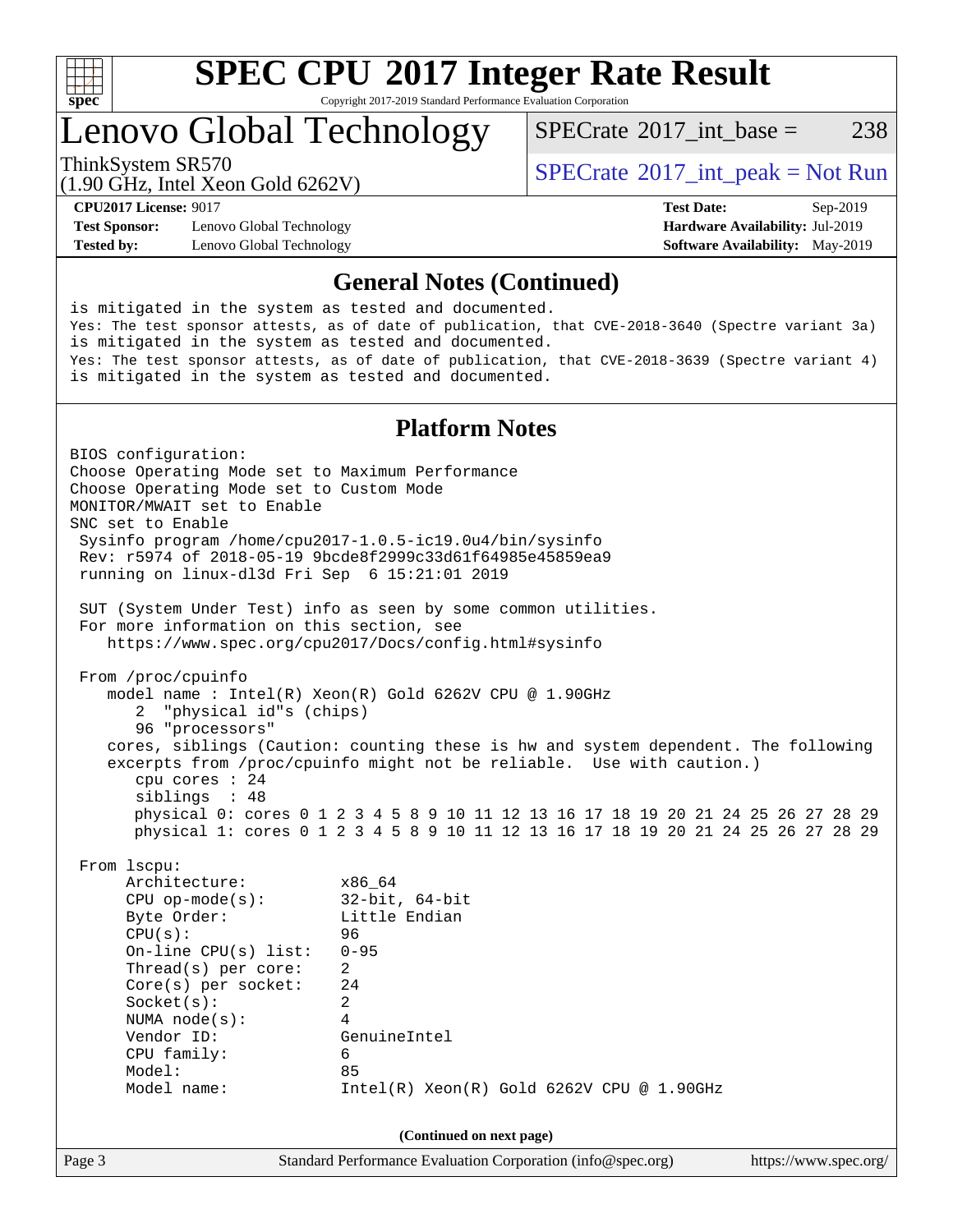

Copyright 2017-2019 Standard Performance Evaluation Corporation

enovo Global Technology

 $SPECTate@2017_int\_base = 238$ 

(1.90 GHz, Intel Xeon Gold 6262V)

ThinkSystem SR570<br>(1.90 GHz, Intel Xeon Gold 6262V) [SPECrate](http://www.spec.org/auto/cpu2017/Docs/result-fields.html#SPECrate2017intpeak)®[2017\\_int\\_peak = N](http://www.spec.org/auto/cpu2017/Docs/result-fields.html#SPECrate2017intpeak)ot Run

**[CPU2017 License:](http://www.spec.org/auto/cpu2017/Docs/result-fields.html#CPU2017License)** 9017 **[Test Date:](http://www.spec.org/auto/cpu2017/Docs/result-fields.html#TestDate)** Sep-2019

**[Test Sponsor:](http://www.spec.org/auto/cpu2017/Docs/result-fields.html#TestSponsor)** Lenovo Global Technology **[Hardware Availability:](http://www.spec.org/auto/cpu2017/Docs/result-fields.html#HardwareAvailability)** Jul-2019 **[Tested by:](http://www.spec.org/auto/cpu2017/Docs/result-fields.html#Testedby)** Lenovo Global Technology **[Software Availability:](http://www.spec.org/auto/cpu2017/Docs/result-fields.html#SoftwareAvailability)** May-2019

[Platform Notes \(Continued\)](http://www.spec.org/auto/cpu2017/Docs/result-fields.html#PlatformNotes)

|                                               | Tratform poles (Communeu)                                                            |  |  |  |  |  |  |  |
|-----------------------------------------------|--------------------------------------------------------------------------------------|--|--|--|--|--|--|--|
| Stepping:                                     | 7                                                                                    |  |  |  |  |  |  |  |
| CPU MHz:                                      | 1900.000                                                                             |  |  |  |  |  |  |  |
| CPU max MHz:                                  | 3600.0000                                                                            |  |  |  |  |  |  |  |
| CPU min MHz:                                  | 800.0000                                                                             |  |  |  |  |  |  |  |
| BogoMIPS:                                     | 3800.00                                                                              |  |  |  |  |  |  |  |
| Virtualization:                               | $VT - x$                                                                             |  |  |  |  |  |  |  |
| L1d cache:                                    | 32K                                                                                  |  |  |  |  |  |  |  |
| Lli cache:                                    | 32K                                                                                  |  |  |  |  |  |  |  |
| L2 cache:                                     | 1024K                                                                                |  |  |  |  |  |  |  |
| L3 cache:                                     | 33792K                                                                               |  |  |  |  |  |  |  |
| NUMA $node0$ $CPU(s)$ :                       | $0-2, 6-8, 12-14, 18-20, 48-50, 54-56, 60-62, 66-68$                                 |  |  |  |  |  |  |  |
| NUMA nodel CPU(s):                            | 3-5, 9-11, 15-17, 21-23, 51-53, 57-59, 63-65, 69-71                                  |  |  |  |  |  |  |  |
| NUMA $node2$ $CPU(s)$ :                       | 24-26, 30-32, 36-38, 42-44, 72-74, 78-80, 84-86, 90-92                               |  |  |  |  |  |  |  |
| NUMA node3 CPU(s):                            | 27-29, 33-35, 39-41, 45-47, 75-77, 81-83, 87-89, 93-95                               |  |  |  |  |  |  |  |
| Flagg:                                        | fpu vme de pse tsc msr pae mce cx8 apic sep mtrr pge mca cmov                        |  |  |  |  |  |  |  |
|                                               | pat pse36 clflush dts acpi mmx fxsr sse sse2 ss ht tm pbe syscall nx pdpelgb rdtscp  |  |  |  |  |  |  |  |
|                                               | lm constant_tsc art arch_perfmon pebs bts rep_good nopl xtopology nonstop_tsc cpuid  |  |  |  |  |  |  |  |
|                                               | aperfmperf pni pclmulqdq dtes64 monitor ds_cpl vmx smx est tm2 ssse3 sdbg fma cx16   |  |  |  |  |  |  |  |
|                                               | xtpr pdcm pcid dca sse4_1 sse4_2 x2apic movbe popcnt tsc_deadline_timer aes xsave    |  |  |  |  |  |  |  |
|                                               | avx f16c rdrand lahf_lm abm 3dnowprefetch cpuid_fault epb cat_13 cdp_13              |  |  |  |  |  |  |  |
|                                               | invpcid_single intel_ppin ssbd mba ibrs ibpb stibp tpr_shadow vnmi flexpriority ept  |  |  |  |  |  |  |  |
|                                               | vpid fsgsbase tsc_adjust bmil hle avx2 smep bmi2 erms invpcid rtm cqm mpx rdt_a      |  |  |  |  |  |  |  |
|                                               | avx512f avx512dq rdseed adx smap clflushopt clwb intel_pt avx512cd avx512bw avx512vl |  |  |  |  |  |  |  |
|                                               | xsaveopt xsavec xgetbvl xsaves cqm_llc cqm_occup_llc cqm_mbm_total cqm_mbm_local     |  |  |  |  |  |  |  |
|                                               | dtherm ida arat pln pts pku ospke avx512_vnni flush_lld arch_capabilities            |  |  |  |  |  |  |  |
|                                               |                                                                                      |  |  |  |  |  |  |  |
| /proc/cpuinfo cache data                      |                                                                                      |  |  |  |  |  |  |  |
| cache size : 33792 KB                         |                                                                                      |  |  |  |  |  |  |  |
|                                               |                                                                                      |  |  |  |  |  |  |  |
|                                               | From numactl --hardware WARNING: a numactl 'node' might or might not correspond to a |  |  |  |  |  |  |  |
| physical chip.                                |                                                                                      |  |  |  |  |  |  |  |
| $available: 4 nodes (0-3)$                    |                                                                                      |  |  |  |  |  |  |  |
|                                               | node 0 cpus: 0 1 2 6 7 8 12 13 14 18 19 20 48 49 50 54 55 56 60 61 62 66 67 68       |  |  |  |  |  |  |  |
| node 0 size: 47684 MB                         |                                                                                      |  |  |  |  |  |  |  |
| node 0 free: 47038 MB                         |                                                                                      |  |  |  |  |  |  |  |
|                                               | node 1 cpus: 3 4 5 9 10 11 15 16 17 21 22 23 51 52 53 57 58 59 63 64 65 69 70 71     |  |  |  |  |  |  |  |
| node 1 size: 48369 MB                         |                                                                                      |  |  |  |  |  |  |  |
| node 1 free: 48005 MB                         |                                                                                      |  |  |  |  |  |  |  |
|                                               | node 2 cpus: 24 25 26 30 31 32 36 37 38 42 43 44 72 73 74 78 79 80 84 85 86 90 91 92 |  |  |  |  |  |  |  |
| node 2 size: 48369 MB                         |                                                                                      |  |  |  |  |  |  |  |
| node 2 free: 48129 MB                         |                                                                                      |  |  |  |  |  |  |  |
|                                               | node 3 cpus: 27 28 29 33 34 35 39 40 41 45 46 47 75 76 77 81 82 83 87 88 89 93 94 95 |  |  |  |  |  |  |  |
| node 3 size: 48337 MB                         |                                                                                      |  |  |  |  |  |  |  |
| node 3 free: 48096 MB                         |                                                                                      |  |  |  |  |  |  |  |
| node distances:                               |                                                                                      |  |  |  |  |  |  |  |
|                                               |                                                                                      |  |  |  |  |  |  |  |
| node<br>$\mathsf{O}$<br>$\mathbf 1$<br>2<br>3 |                                                                                      |  |  |  |  |  |  |  |

**(Continued on next page)**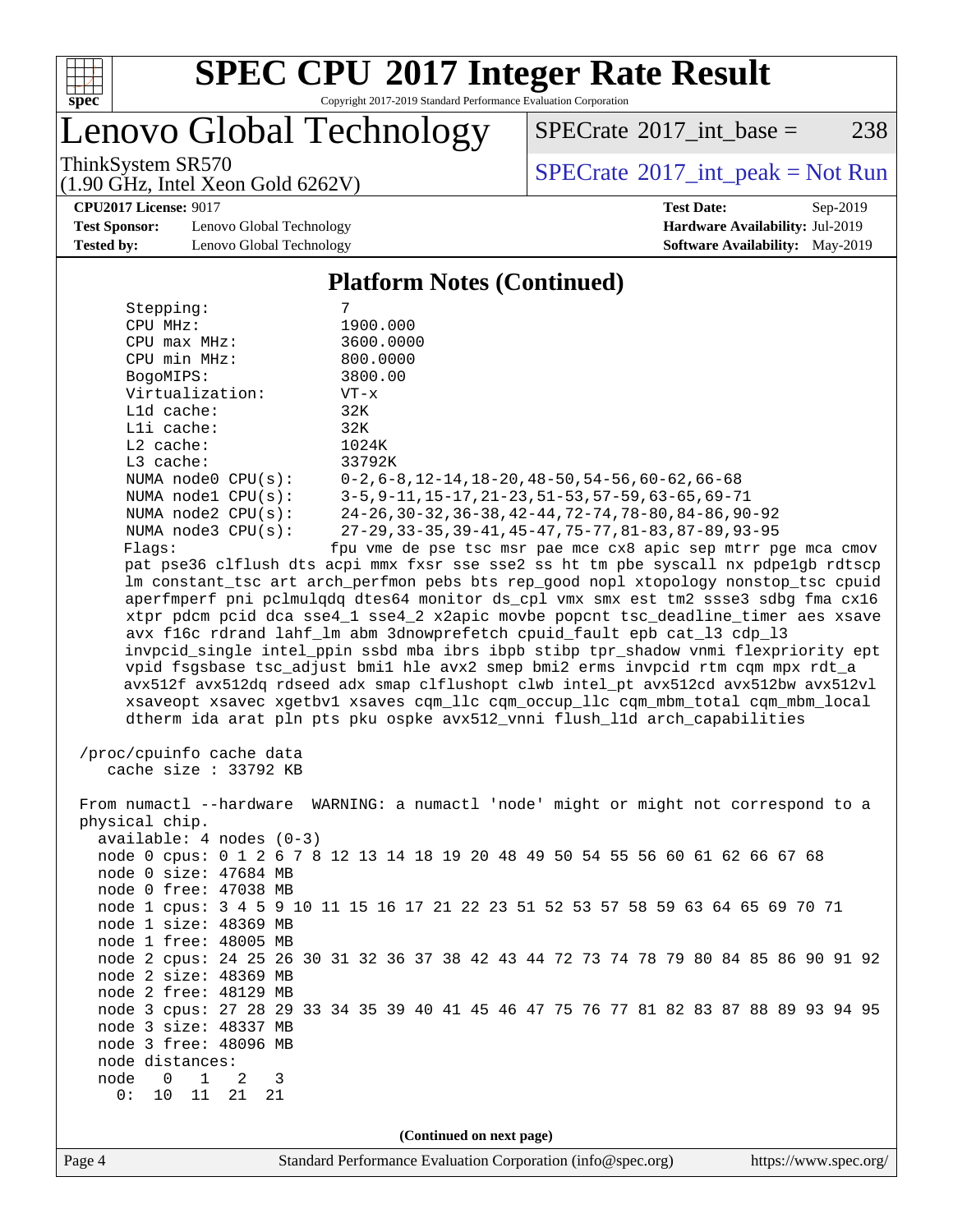

| Page 5 | Standard Performance Evaluation Corporation (info@spec.org) | https://www.spec.org/ |
|--------|-------------------------------------------------------------|-----------------------|
|--------|-------------------------------------------------------------|-----------------------|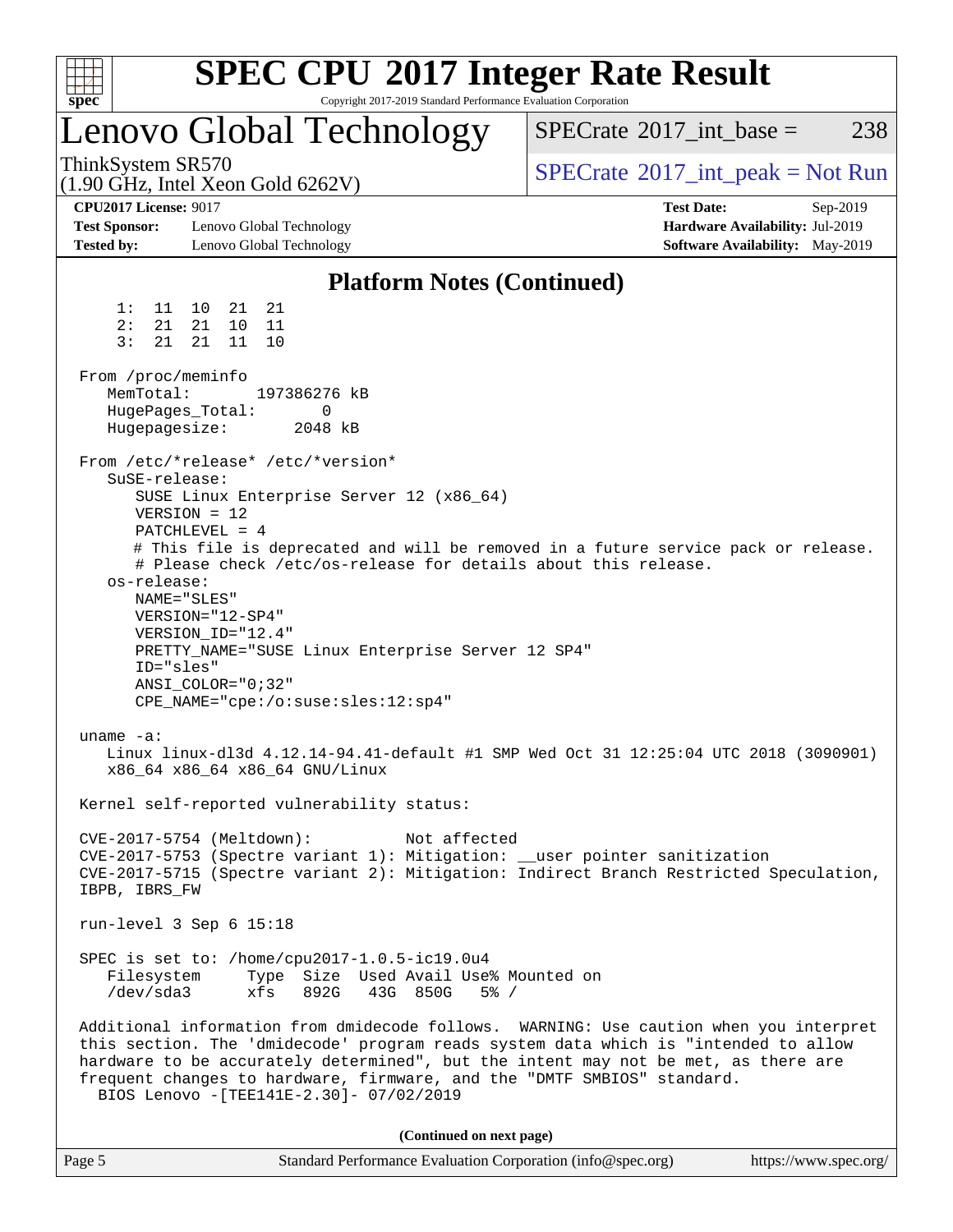

Copyright 2017-2019 Standard Performance Evaluation Corporation

### Lenovo Global Technology

 $SPECTate$ <sup>®</sup>[2017\\_int\\_base =](http://www.spec.org/auto/cpu2017/Docs/result-fields.html#SPECrate2017intbase) 238

(1.90 GHz, Intel Xeon Gold 6262V)

ThinkSystem SR570<br>  $\begin{array}{c}\n\text{SPECTR}_{12} \text{J} & \text{SPECTR}_{201} \\
\text{SPECTR}_{31} & \text{SPECTR}_{32} \\
\text{SPECTR}_{41} & \text{SISTR}_{42} \\
\text{SPECTR}_{51} & \text{SISTR}_{52} \\
\text{SPECTR}_{61} & \text{SISTR}_{61} \\
\text{SPECTR}_{62} & \text{SISTR}_{61} \\
\text{SPECTR}_{61} & \text{SISTR}_{62} \\
\text{SPECTR}_{61} & \text{SISTR}_{62} \\
\text{SPECTR}_{61} &$ 

**[Test Sponsor:](http://www.spec.org/auto/cpu2017/Docs/result-fields.html#TestSponsor)** Lenovo Global Technology **[Hardware Availability:](http://www.spec.org/auto/cpu2017/Docs/result-fields.html#HardwareAvailability)** Jul-2019 **[Tested by:](http://www.spec.org/auto/cpu2017/Docs/result-fields.html#Testedby)** Lenovo Global Technology **[Software Availability:](http://www.spec.org/auto/cpu2017/Docs/result-fields.html#SoftwareAvailability)** May-2019

**[CPU2017 License:](http://www.spec.org/auto/cpu2017/Docs/result-fields.html#CPU2017License)** 9017 **[Test Date:](http://www.spec.org/auto/cpu2017/Docs/result-fields.html#TestDate)** Sep-2019

#### **[Platform Notes \(Continued\)](http://www.spec.org/auto/cpu2017/Docs/result-fields.html#PlatformNotes)**

 Memory: 4x NO DIMM NO DIMM 12x SK Hynix HMA82GR7CJR8N-WM 16 GB 2 rank 2933, configured at 2400

(End of data from sysinfo program)

### **[Compiler Version Notes](http://www.spec.org/auto/cpu2017/Docs/result-fields.html#CompilerVersionNotes)**

------------------------------------------------------------------------------

------------------------------------------------------------------------------

============================================================================== C | 500.perlbench  $r(base)$  502.gcc  $r(base)$  505.mcf  $r(base)$ 

| 525.x264\_r(base) 557.xz\_r(base)

------------------------------------------------------------------------------ Intel(R) C Intel(R) 64 Compiler for applications running on Intel(R) 64, Version 19.0.4.227 Build 20190416

Copyright (C) 1985-2019 Intel Corporation. All rights reserved.

==============================================================================  $C++$  | 520.omnetpp  $r(base)$  523.xalancbmk  $r(base)$  531.deepsjeng  $r(base)$ | 541.leela\_r(base)

------------------------------------------------------------------------------

Intel(R)  $C++$  Intel(R) 64 Compiler for applications running on Intel(R) 64, Version 19.0.4.227 Build 20190416

Copyright (C) 1985-2019 Intel Corporation. All rights reserved.

============================================================================== Fortran | 548.exchange2 $r(base)$ 

------------------------------------------------------------------------------

Intel(R) Fortran Intel(R) 64 Compiler for applications running on Intel(R)

64, Version 19.0.4.227 Build 20190416

Copyright (C) 1985-2019 Intel Corporation. All rights reserved. ------------------------------------------------------------------------------

### **[Base Compiler Invocation](http://www.spec.org/auto/cpu2017/Docs/result-fields.html#BaseCompilerInvocation)**

[C benchmarks](http://www.spec.org/auto/cpu2017/Docs/result-fields.html#Cbenchmarks): [icc -m64 -std=c11](http://www.spec.org/cpu2017/results/res2019q4/cpu2017-20190916-18219.flags.html#user_CCbase_intel_icc_64bit_c11_33ee0cdaae7deeeab2a9725423ba97205ce30f63b9926c2519791662299b76a0318f32ddfffdc46587804de3178b4f9328c46fa7c2b0cd779d7a61945c91cd35)

[C++ benchmarks:](http://www.spec.org/auto/cpu2017/Docs/result-fields.html#CXXbenchmarks) [icpc -m64](http://www.spec.org/cpu2017/results/res2019q4/cpu2017-20190916-18219.flags.html#user_CXXbase_intel_icpc_64bit_4ecb2543ae3f1412ef961e0650ca070fec7b7afdcd6ed48761b84423119d1bf6bdf5cad15b44d48e7256388bc77273b966e5eb805aefd121eb22e9299b2ec9d9)

[Fortran benchmarks](http://www.spec.org/auto/cpu2017/Docs/result-fields.html#Fortranbenchmarks): [ifort -m64](http://www.spec.org/cpu2017/results/res2019q4/cpu2017-20190916-18219.flags.html#user_FCbase_intel_ifort_64bit_24f2bb282fbaeffd6157abe4f878425411749daecae9a33200eee2bee2fe76f3b89351d69a8130dd5949958ce389cf37ff59a95e7a40d588e8d3a57e0c3fd751)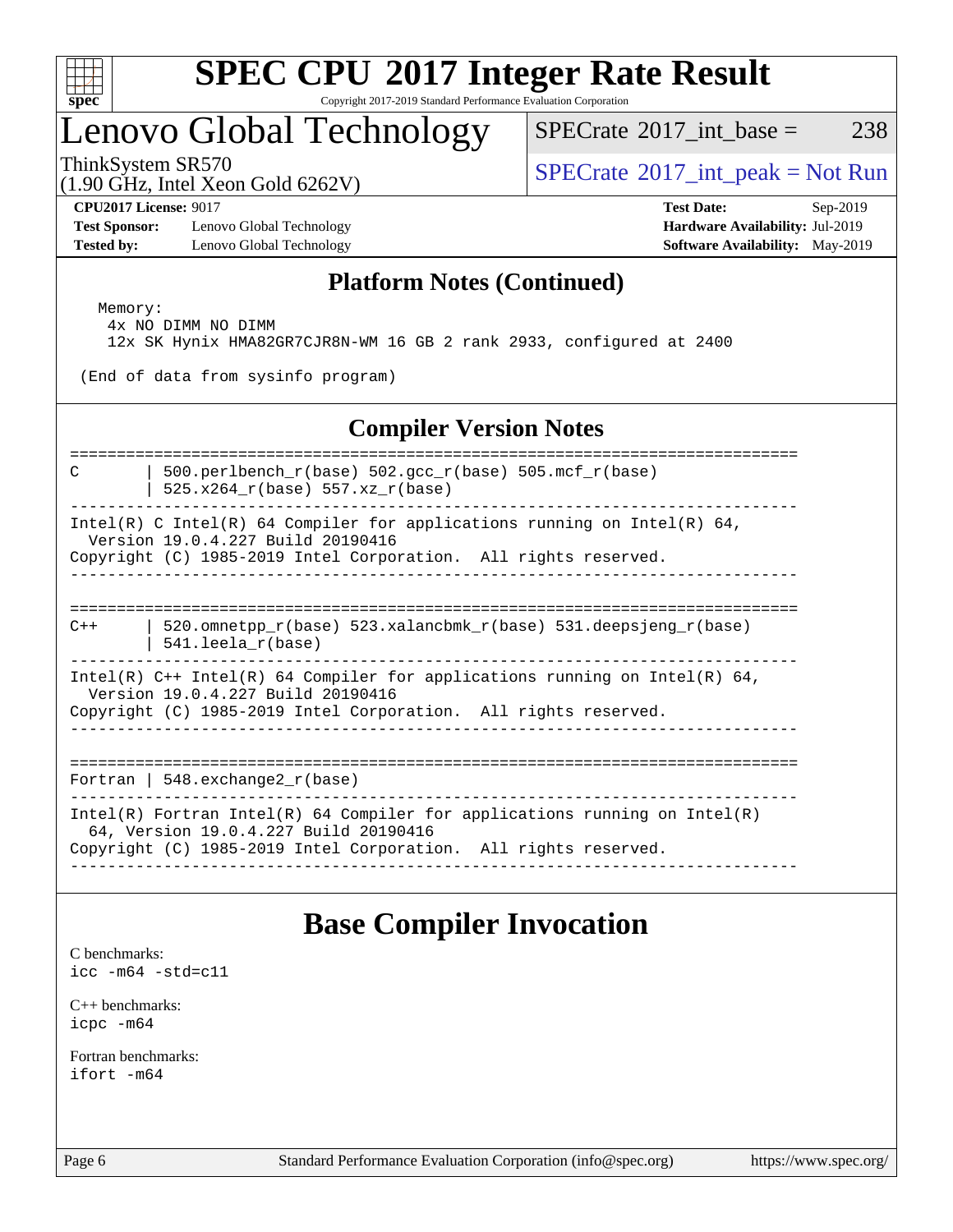

#### **[SPEC CPU](http://www.spec.org/auto/cpu2017/Docs/result-fields.html#SPECCPU2017IntegerRateResult)[2017 Integer Rate Result](http://www.spec.org/auto/cpu2017/Docs/result-fields.html#SPECCPU2017IntegerRateResult)** Copyright 2017-2019 Standard Performance Evaluation Corporation

### Lenovo Global Technology

 $SPECTate@2017\_int\_base = 238$ 

(1.90 GHz, Intel Xeon Gold 6262V)

**[Test Sponsor:](http://www.spec.org/auto/cpu2017/Docs/result-fields.html#TestSponsor)** Lenovo Global Technology **[Hardware Availability:](http://www.spec.org/auto/cpu2017/Docs/result-fields.html#HardwareAvailability)** Jul-2019 **[Tested by:](http://www.spec.org/auto/cpu2017/Docs/result-fields.html#Testedby)** Lenovo Global Technology **[Software Availability:](http://www.spec.org/auto/cpu2017/Docs/result-fields.html#SoftwareAvailability)** May-2019

ThinkSystem SR570<br>  $SPECTR_{100}$  [SPECrate](http://www.spec.org/auto/cpu2017/Docs/result-fields.html#SPECrate2017intpeak)®[2017\\_int\\_peak = N](http://www.spec.org/auto/cpu2017/Docs/result-fields.html#SPECrate2017intpeak)ot Run

**[CPU2017 License:](http://www.spec.org/auto/cpu2017/Docs/result-fields.html#CPU2017License)** 9017 **[Test Date:](http://www.spec.org/auto/cpu2017/Docs/result-fields.html#TestDate)** Sep-2019

### **[Base Portability Flags](http://www.spec.org/auto/cpu2017/Docs/result-fields.html#BasePortabilityFlags)**

 500.perlbench\_r: [-DSPEC\\_LP64](http://www.spec.org/cpu2017/results/res2019q4/cpu2017-20190916-18219.flags.html#b500.perlbench_r_basePORTABILITY_DSPEC_LP64) [-DSPEC\\_LINUX\\_X64](http://www.spec.org/cpu2017/results/res2019q4/cpu2017-20190916-18219.flags.html#b500.perlbench_r_baseCPORTABILITY_DSPEC_LINUX_X64) 502.gcc\_r: [-DSPEC\\_LP64](http://www.spec.org/cpu2017/results/res2019q4/cpu2017-20190916-18219.flags.html#suite_basePORTABILITY502_gcc_r_DSPEC_LP64) 505.mcf\_r: [-DSPEC\\_LP64](http://www.spec.org/cpu2017/results/res2019q4/cpu2017-20190916-18219.flags.html#suite_basePORTABILITY505_mcf_r_DSPEC_LP64) 520.omnetpp\_r: [-DSPEC\\_LP64](http://www.spec.org/cpu2017/results/res2019q4/cpu2017-20190916-18219.flags.html#suite_basePORTABILITY520_omnetpp_r_DSPEC_LP64) 523.xalancbmk\_r: [-DSPEC\\_LP64](http://www.spec.org/cpu2017/results/res2019q4/cpu2017-20190916-18219.flags.html#suite_basePORTABILITY523_xalancbmk_r_DSPEC_LP64) [-DSPEC\\_LINUX](http://www.spec.org/cpu2017/results/res2019q4/cpu2017-20190916-18219.flags.html#b523.xalancbmk_r_baseCXXPORTABILITY_DSPEC_LINUX) 525.x264\_r: [-DSPEC\\_LP64](http://www.spec.org/cpu2017/results/res2019q4/cpu2017-20190916-18219.flags.html#suite_basePORTABILITY525_x264_r_DSPEC_LP64) 531.deepsjeng\_r: [-DSPEC\\_LP64](http://www.spec.org/cpu2017/results/res2019q4/cpu2017-20190916-18219.flags.html#suite_basePORTABILITY531_deepsjeng_r_DSPEC_LP64) 541.leela\_r: [-DSPEC\\_LP64](http://www.spec.org/cpu2017/results/res2019q4/cpu2017-20190916-18219.flags.html#suite_basePORTABILITY541_leela_r_DSPEC_LP64) 548.exchange2\_r: [-DSPEC\\_LP64](http://www.spec.org/cpu2017/results/res2019q4/cpu2017-20190916-18219.flags.html#suite_basePORTABILITY548_exchange2_r_DSPEC_LP64) 557.xz\_r: [-DSPEC\\_LP64](http://www.spec.org/cpu2017/results/res2019q4/cpu2017-20190916-18219.flags.html#suite_basePORTABILITY557_xz_r_DSPEC_LP64)

### **[Base Optimization Flags](http://www.spec.org/auto/cpu2017/Docs/result-fields.html#BaseOptimizationFlags)**

#### [C benchmarks](http://www.spec.org/auto/cpu2017/Docs/result-fields.html#Cbenchmarks):

[-Wl,-z,muldefs](http://www.spec.org/cpu2017/results/res2019q4/cpu2017-20190916-18219.flags.html#user_CCbase_link_force_multiple1_b4cbdb97b34bdee9ceefcfe54f4c8ea74255f0b02a4b23e853cdb0e18eb4525ac79b5a88067c842dd0ee6996c24547a27a4b99331201badda8798ef8a743f577) [-xCORE-AVX512](http://www.spec.org/cpu2017/results/res2019q4/cpu2017-20190916-18219.flags.html#user_CCbase_f-xCORE-AVX512) [-ipo](http://www.spec.org/cpu2017/results/res2019q4/cpu2017-20190916-18219.flags.html#user_CCbase_f-ipo) [-O3](http://www.spec.org/cpu2017/results/res2019q4/cpu2017-20190916-18219.flags.html#user_CCbase_f-O3) [-no-prec-div](http://www.spec.org/cpu2017/results/res2019q4/cpu2017-20190916-18219.flags.html#user_CCbase_f-no-prec-div) [-qopt-mem-layout-trans=4](http://www.spec.org/cpu2017/results/res2019q4/cpu2017-20190916-18219.flags.html#user_CCbase_f-qopt-mem-layout-trans_fa39e755916c150a61361b7846f310bcdf6f04e385ef281cadf3647acec3f0ae266d1a1d22d972a7087a248fd4e6ca390a3634700869573d231a252c784941a8) [-L/usr/local/IntelCompiler19/compilers\\_and\\_libraries\\_2019.4.227/linux/compiler/lib/intel64](http://www.spec.org/cpu2017/results/res2019q4/cpu2017-20190916-18219.flags.html#user_CCbase_qkmalloc_link_0ffe0cb02c68ef1b443a077c7888c10c67ca0d1dd7138472156f06a085bbad385f78d49618ad55dca9db3b1608e84afc2f69b4003b1d1ca498a9fc1462ccefda) [-lqkmalloc](http://www.spec.org/cpu2017/results/res2019q4/cpu2017-20190916-18219.flags.html#user_CCbase_qkmalloc_link_lib_79a818439969f771c6bc311cfd333c00fc099dad35c030f5aab9dda831713d2015205805422f83de8875488a2991c0a156aaa600e1f9138f8fc37004abc96dc5)

#### [C++ benchmarks](http://www.spec.org/auto/cpu2017/Docs/result-fields.html#CXXbenchmarks):

[-Wl,-z,muldefs](http://www.spec.org/cpu2017/results/res2019q4/cpu2017-20190916-18219.flags.html#user_CXXbase_link_force_multiple1_b4cbdb97b34bdee9ceefcfe54f4c8ea74255f0b02a4b23e853cdb0e18eb4525ac79b5a88067c842dd0ee6996c24547a27a4b99331201badda8798ef8a743f577) [-xCORE-AVX512](http://www.spec.org/cpu2017/results/res2019q4/cpu2017-20190916-18219.flags.html#user_CXXbase_f-xCORE-AVX512) [-ipo](http://www.spec.org/cpu2017/results/res2019q4/cpu2017-20190916-18219.flags.html#user_CXXbase_f-ipo) [-O3](http://www.spec.org/cpu2017/results/res2019q4/cpu2017-20190916-18219.flags.html#user_CXXbase_f-O3) [-no-prec-div](http://www.spec.org/cpu2017/results/res2019q4/cpu2017-20190916-18219.flags.html#user_CXXbase_f-no-prec-div)

[-qopt-mem-layout-trans=4](http://www.spec.org/cpu2017/results/res2019q4/cpu2017-20190916-18219.flags.html#user_CXXbase_f-qopt-mem-layout-trans_fa39e755916c150a61361b7846f310bcdf6f04e385ef281cadf3647acec3f0ae266d1a1d22d972a7087a248fd4e6ca390a3634700869573d231a252c784941a8)

[-L/usr/local/IntelCompiler19/compilers\\_and\\_libraries\\_2019.4.227/linux/compiler/lib/intel64](http://www.spec.org/cpu2017/results/res2019q4/cpu2017-20190916-18219.flags.html#user_CXXbase_qkmalloc_link_0ffe0cb02c68ef1b443a077c7888c10c67ca0d1dd7138472156f06a085bbad385f78d49618ad55dca9db3b1608e84afc2f69b4003b1d1ca498a9fc1462ccefda) [-lqkmalloc](http://www.spec.org/cpu2017/results/res2019q4/cpu2017-20190916-18219.flags.html#user_CXXbase_qkmalloc_link_lib_79a818439969f771c6bc311cfd333c00fc099dad35c030f5aab9dda831713d2015205805422f83de8875488a2991c0a156aaa600e1f9138f8fc37004abc96dc5)

#### [Fortran benchmarks](http://www.spec.org/auto/cpu2017/Docs/result-fields.html#Fortranbenchmarks):

[-Wl,-z,muldefs](http://www.spec.org/cpu2017/results/res2019q4/cpu2017-20190916-18219.flags.html#user_FCbase_link_force_multiple1_b4cbdb97b34bdee9ceefcfe54f4c8ea74255f0b02a4b23e853cdb0e18eb4525ac79b5a88067c842dd0ee6996c24547a27a4b99331201badda8798ef8a743f577) [-xCORE-AVX512](http://www.spec.org/cpu2017/results/res2019q4/cpu2017-20190916-18219.flags.html#user_FCbase_f-xCORE-AVX512) [-ipo](http://www.spec.org/cpu2017/results/res2019q4/cpu2017-20190916-18219.flags.html#user_FCbase_f-ipo) [-O3](http://www.spec.org/cpu2017/results/res2019q4/cpu2017-20190916-18219.flags.html#user_FCbase_f-O3) [-no-prec-div](http://www.spec.org/cpu2017/results/res2019q4/cpu2017-20190916-18219.flags.html#user_FCbase_f-no-prec-div) [-qopt-mem-layout-trans=4](http://www.spec.org/cpu2017/results/res2019q4/cpu2017-20190916-18219.flags.html#user_FCbase_f-qopt-mem-layout-trans_fa39e755916c150a61361b7846f310bcdf6f04e385ef281cadf3647acec3f0ae266d1a1d22d972a7087a248fd4e6ca390a3634700869573d231a252c784941a8) [-nostandard-realloc-lhs](http://www.spec.org/cpu2017/results/res2019q4/cpu2017-20190916-18219.flags.html#user_FCbase_f_2003_std_realloc_82b4557e90729c0f113870c07e44d33d6f5a304b4f63d4c15d2d0f1fab99f5daaed73bdb9275d9ae411527f28b936061aa8b9c8f2d63842963b95c9dd6426b8a) [-align array32byte](http://www.spec.org/cpu2017/results/res2019q4/cpu2017-20190916-18219.flags.html#user_FCbase_align_array32byte_b982fe038af199962ba9a80c053b8342c548c85b40b8e86eb3cc33dee0d7986a4af373ac2d51c3f7cf710a18d62fdce2948f201cd044323541f22fc0fffc51b6) [-L/usr/local/IntelCompiler19/compilers\\_and\\_libraries\\_2019.4.227/linux/compiler/lib/intel64](http://www.spec.org/cpu2017/results/res2019q4/cpu2017-20190916-18219.flags.html#user_FCbase_qkmalloc_link_0ffe0cb02c68ef1b443a077c7888c10c67ca0d1dd7138472156f06a085bbad385f78d49618ad55dca9db3b1608e84afc2f69b4003b1d1ca498a9fc1462ccefda) [-lqkmalloc](http://www.spec.org/cpu2017/results/res2019q4/cpu2017-20190916-18219.flags.html#user_FCbase_qkmalloc_link_lib_79a818439969f771c6bc311cfd333c00fc099dad35c030f5aab9dda831713d2015205805422f83de8875488a2991c0a156aaa600e1f9138f8fc37004abc96dc5)

[The flags files that were used to format this result can be browsed at](tmsearch) <http://www.spec.org/cpu2017/flags/Intel-ic18.0-official-linux64.2019-04-02.html> <http://www.spec.org/cpu2017/flags/Lenovo-Platform-SPECcpu2017-Flags-V1.2-CLX-D.html>

[You can also download the XML flags sources by saving the following links:](tmsearch) <http://www.spec.org/cpu2017/flags/Intel-ic18.0-official-linux64.2019-04-02.xml> <http://www.spec.org/cpu2017/flags/Lenovo-Platform-SPECcpu2017-Flags-V1.2-CLX-D.xml>